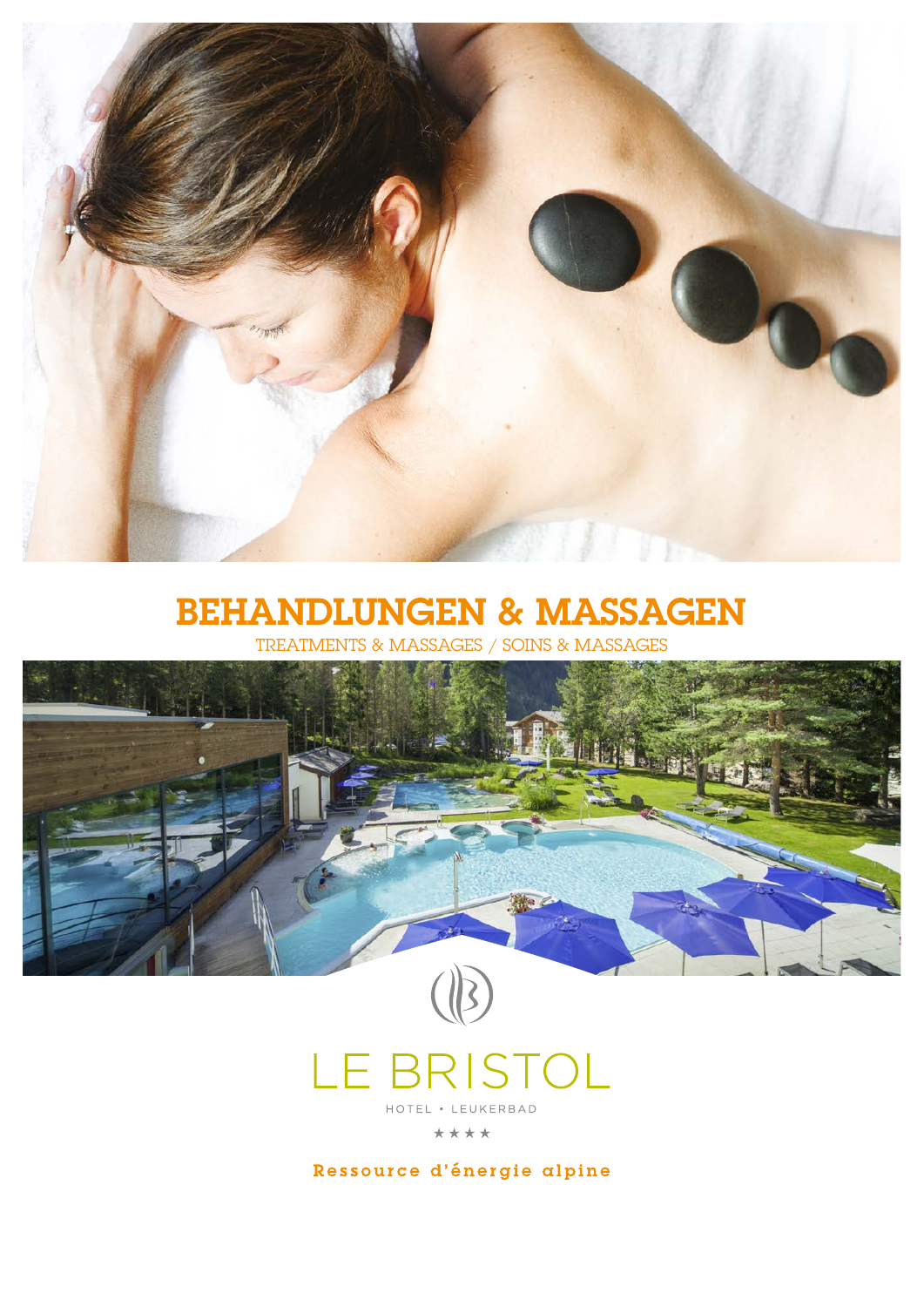

#### **GESCHÄFTSBEDINGUNGEN**

Bitte reservieren Sie Ihre Behandlung im Voraus an der Hotelrezeption oder bereits vor Ihrer Anreise. Gebuchte Termine können bis 24 Stunden vor Behandlungsbeginn kostenfrei annulliert werden. Danach, oder bei Nichterscheinen, wird der gesamte Betrag in Rechnung gestellt.

Beachten Sie bitte, dass die angegebene Behandlungsdauer jeweils nur eine ungefähre Zeit sein kann. Allfällige kurze Abklärungen und Beratungen sind hier inbegriffen. Wir empfehlen Ihnen ca. 5 Minuten vor dem reservierten Termin im Warteraum zu erscheinen damit Sie Ihre komplette Zeit in Anspruch nehmen können. Verspätet angefangene Behandlungen werden dementsprechend verkürzt.

Für vom Hotel abgesagte Termine, z.B. aufgrund von Krankheit, besteht kein genereller Ersatzanspruch.

Im Wellnessbereich stehen Ihnen Umkleideräume mit Dusche, Toiletten und Garderobenschränken zur Verfügung. Um letztere abzuschliessen benötigen Sie ein 2-CHF-Stück als Depot.

Zu den Behandlungen erscheinen Sie bitte in Bademantel und trockener Unterwäsche.

Einige der Produkte, die wir für die Behandlungen verwenden, können Sie auch erwerben. Bitte wenden Sie sich an die Mitarbeiter im Wellness Bereich oder an die Rezeption.

Je nach Verfügbarkeit und bei vorheriger Reservierung steht unser Behandlungsangebot auch externen Gästen zur Verfügung (Day Spa). Inbegriffen sind freier Eintritt in unseren privaten Thermalbadebereich mit modernem Innenbad, Aussenbad mit Whirlpools, Biotop, Sauna, Dampfbad und grosszügigen Ruhezonen. Bademantel, Badetuch und Slipper stellen wir für die Dauer Ihres Aufenthaltes gegen ein Depot von CHF 50.- zur Verfügung.

#### TERMS AND CONDITIONS

Please book your treatment in advance at the hotel reception or even prior to arrival. Appointments can be canceled up to 24 hours before the start of the session without any charge. If you cancel after that time or do not arrive for your appointment, you will be charged the full amount.

Please note that the specified session length can only be an approximate duration. Short assessment and consultation periods are included in this time. We recommend that you arrive in the waiting area approx. 5 minutes before your appointment so that you can use your time to the fullest. Any sessions not started on time will be shortened accordingly.

Appointments canceled by the hotel, e.g. due to illness, shall not be subject to general compensation claims.

Changing rooms with shower, toilets and lockers are available in our wellness area. Lockers require a 2.- CHF coin as a deposit.

Please arrive for your treatment wearing a bathrobe and dry underwear.

Many of the products used for the treatments are also available for purchase. Please talk to an employee in the wellness area or to a receptionist.

Subject to availability and prior reservation, our treatments are also available to external guests (Day Spa). You will benefit from a free entry to our private spa area with state-of-the-art indoor pool, outdoor pool with whirlpools, biotope, sauna, steam-bath and extensive relaxation areas. Bathrobe, towels and slippers can be provided for a deposit of CHF 50.-

# CONDITIONS GÉNÉRALES

Nous vous prions de réserver vos soins à l'avance à la réception de l'hôtel ou avant votre arrivée. Vous pouvez annuler votre rendez-vous gratuitement jusqu'à 24 heures avant la séance. Dans le cas contraire, ou si vous ne vous présentez pas au rendez-vous, les soins vous seront intégralement facturés.

Veuillez noter que la durée indiquée pour les soins est approximative. Les explications et conseils éventuels de nos collaborateurs sont compris dans le tarif des soins. Nous vous recommandons de vous présenter dans la salle d'attente environ 5 minutes avant le début de votre rendez-vous, afin de bénéficier de l'intégralité de votre séance de soins. Les séances de soins commencées en retard ne sont pas prolongées pour autant.

Les rendez-vous annulés par l'hôtel, par exemple en cas de maladie, ne peuvent pas systématiquement être remplacés.

Des cabines, des douches, des toilettes ainsi que des casiers pour vos vêtements sont à votre disposition dans l'espace Wellness. Munissez-vous d'une pièce de 2 CHF pour fermer votre casier (vous la récupérerez en reprenant vos vêtements).

Pour les soins, le port d'un peignoir et de sous-vêtements secs est obligatoire.

Certains produits utilisés lors des soins sont également disponibles à l'achat. Veuillez vous adresser au personnel du Wellness ou à la réception.

Notre offre de soins s'adresse également à des clients qui ne séjournent pas à l'hôtel (Day Spa), sur réservation et dans la limite de nos disponibilités. Vous profiterez de nos bains thermaux privés, équipés d'une piscine intérieure moderne, d'une piscine extérieure avec bains bouillonnants, d'un biotope, d'un sauna, d'un bain vapeur et de larges espaces de détente. Nous mettons à votre disposition un peignoir, une serviette de bain et des mules de bain pour la durée de votre moment de détente contre une caution de CHF 50.-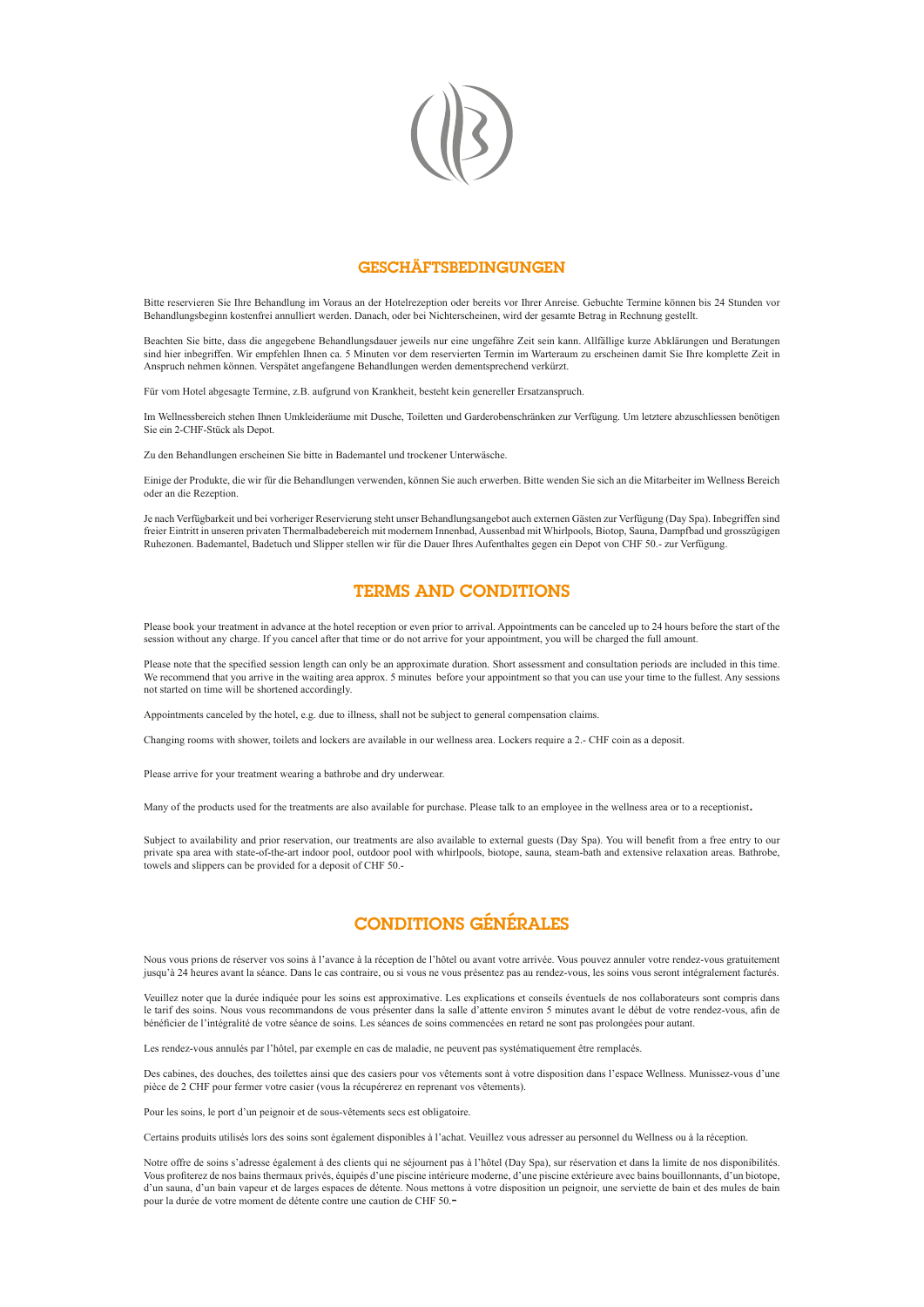# "LE BRISTOL" - RELAXATION TREATMENTS AND MASSAGES

|                                                                                                                                                                                | <b>PRICE CHF</b> | <b>TIME</b> |
|--------------------------------------------------------------------------------------------------------------------------------------------------------------------------------|------------------|-------------|
| <b>Traditional massage with neutral oils</b>                                                                                                                                   | $94 -$           | 50          |
| This traditional massage improves blood circulation and aids cardiac functions.<br>It also enables you to relax and improves your physical and psychological balance.          | $64 -$           | 25          |
| Traditional massage with your choice of aromatic oils                                                                                                                          | $98 -$           | 50          |
| The aromatic massage becoms a haven of peace, conferring physical and<br>spiritual regeneration in equal measure.                                                              | $68 -$           | 25          |
| <b>Massage anti-stress (lavender)</b>                                                                                                                                          | $98 -$           | 50          |
| Relaxing massage for absolute relaxation.                                                                                                                                      |                  |             |
| Bio hot massage with coconut oil                                                                                                                                               | $98 -$           | 50          |
| Gentle and relaxing massage with coconut oil finely seasoned, the excretion<br>of toxins, effect immediatly promote well-being and moisturizing virtues.                       |                  |             |
| <b>Hot stone massage</b>                                                                                                                                                       | $140 -$          | 70          |
| Resourcing massage with heated volcanic stones.                                                                                                                                |                  |             |
| <b>Candle massage</b>                                                                                                                                                          | $98 -$           | 50          |
| This brings an original and unique concept to the art of massage. The ritual begins<br>with the flame, which calms the atmosphere and releases a mild, delicately scented oil. |                  |             |
| <b>Massage Lomi-Lomi</b>                                                                                                                                                       | $135 -$          | 70          |
| Lomi-Lomi is the touch in the Aloha spirit that connects the body,<br>heart and soul to the source of life.                                                                    | $98 -$           | 50          |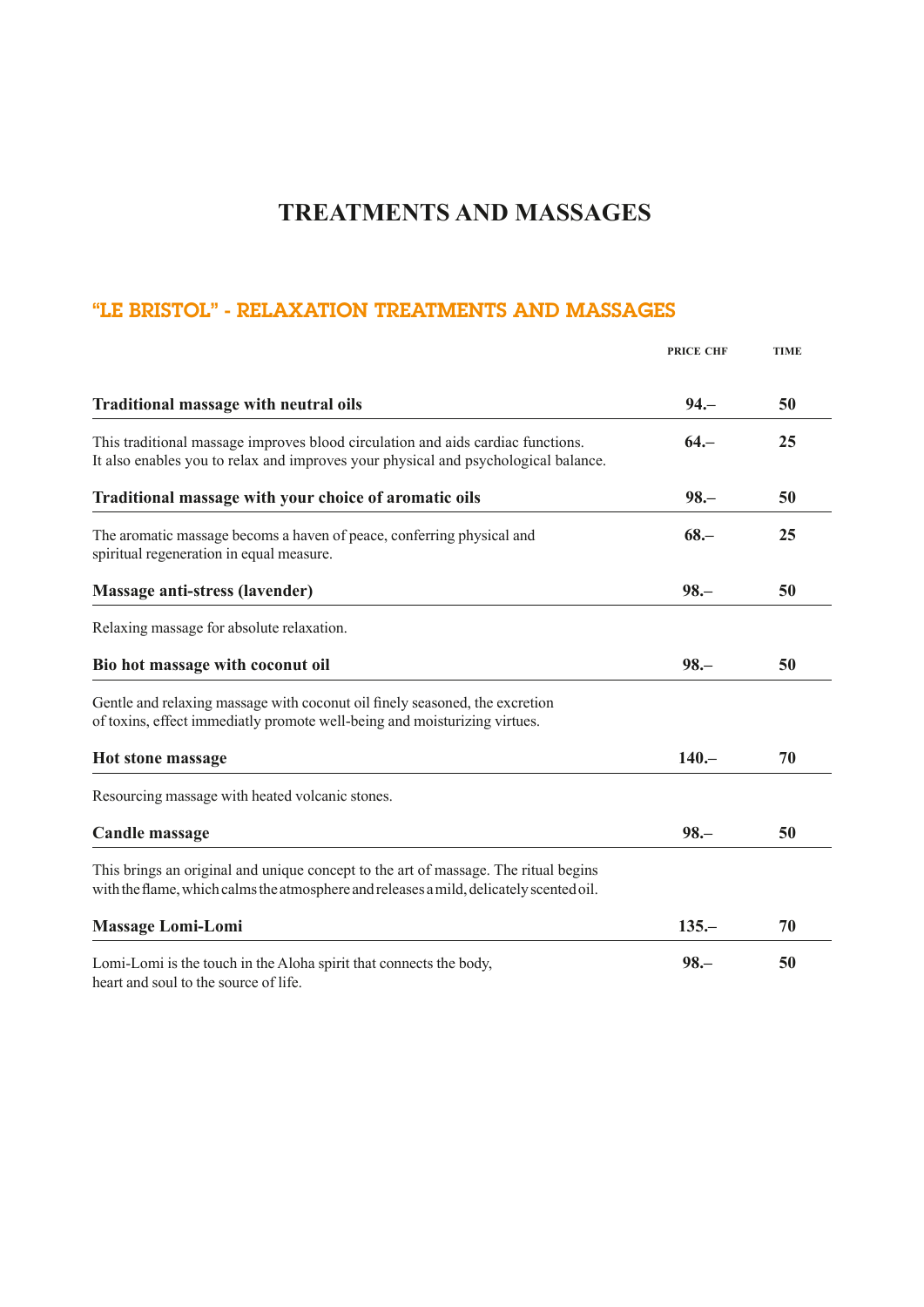$\circledR$ 

| <b>PRICE CHF</b> | <b>TIME</b> |
|------------------|-------------|
| $94 -$           | 50          |
|                  |             |
| $64 -$           | 25          |
|                  |             |
| $70 -$           | 25          |
|                  |             |
| $65 -$           | 25          |
|                  |             |
| $105 -$          | 50          |
|                  |             |
| $70 -$           | 40          |
|                  |             |
| $70 -$           | 45          |
|                  |             |

Take advantage of a complete care of feet including a peeling, a mask and a massage.



4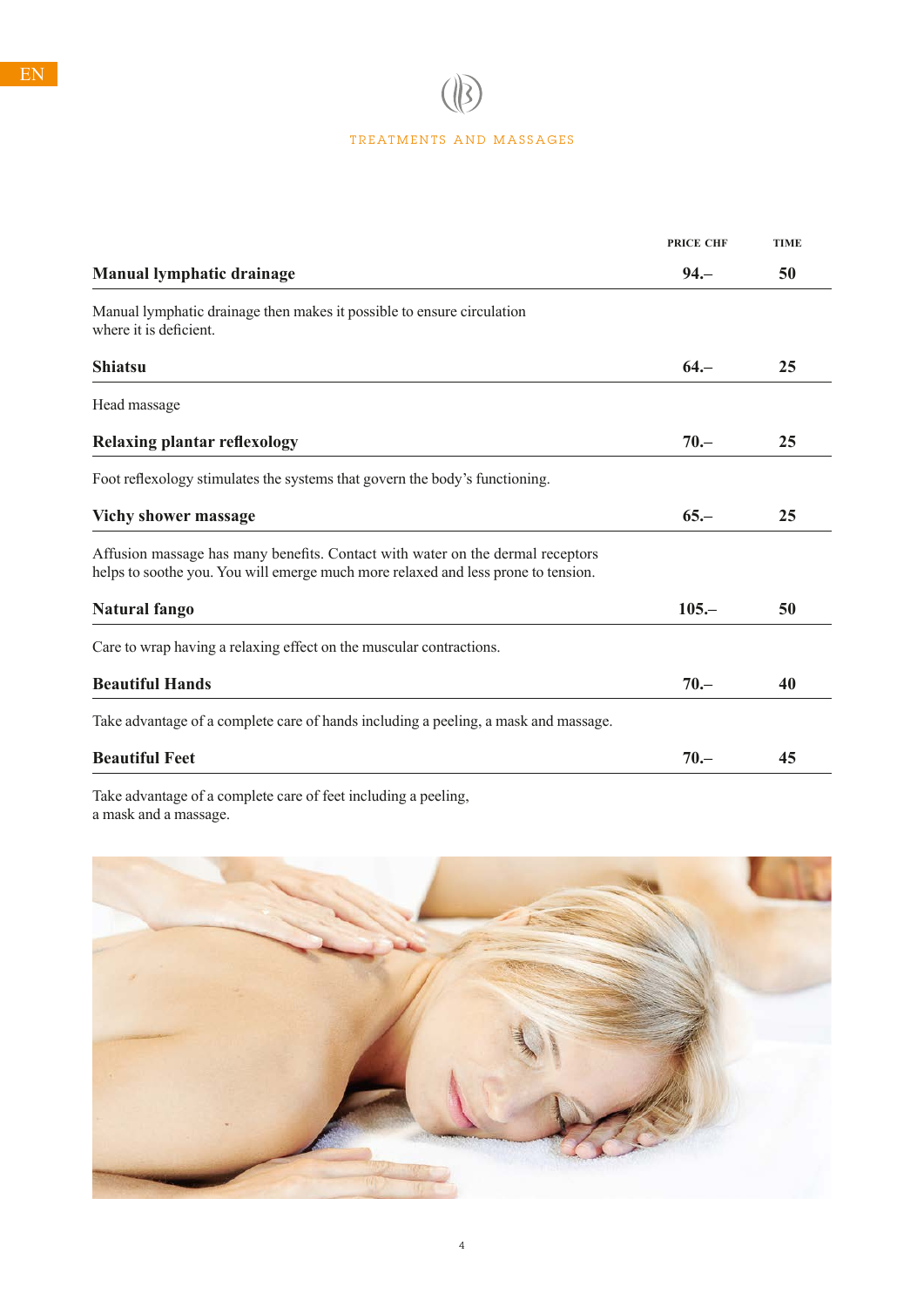

# VALAIS-STYLE TREATMENTS



| ★ ↑ ★                                                                                                 | <b>PRICE CHF</b> | <b>TIME</b> |
|-------------------------------------------------------------------------------------------------------|------------------|-------------|
| <b>Relaxing massage</b>                                                                               | $98 -$           | 50          |
| Marjoram oil massage                                                                                  |                  |             |
| <b>Energizing massage</b>                                                                             | $98 -$           | 50          |
| Massage with white fir oil                                                                            |                  |             |
| Bio apricot seed oil massage                                                                          | $98 -$           | 50          |
| The Valais apricot kernel nourishes your skin pleasantly.<br>It restores a shiny and satin aspect.    |                  |             |
| <b>Full white fir treatment</b>                                                                       | $148 -$          | 75          |
| The wellbeing of a body scrub combined with the comfort<br>of aromatic organic massage.               |                  |             |
| <b>Vinotherapy</b>                                                                                    | $148 -$          | 75          |
| This treatment includes body peeling with grape seed flour and<br>a body massage with grape seed oil. |                  |             |
| Body scrub with bio strawberries from Valais                                                          | $55 -$           | 25          |

The strawberry is the ideal product for your skin and body. It is simple and effective method to eliminate dead cells while moisturizing the skin and cell regeneration.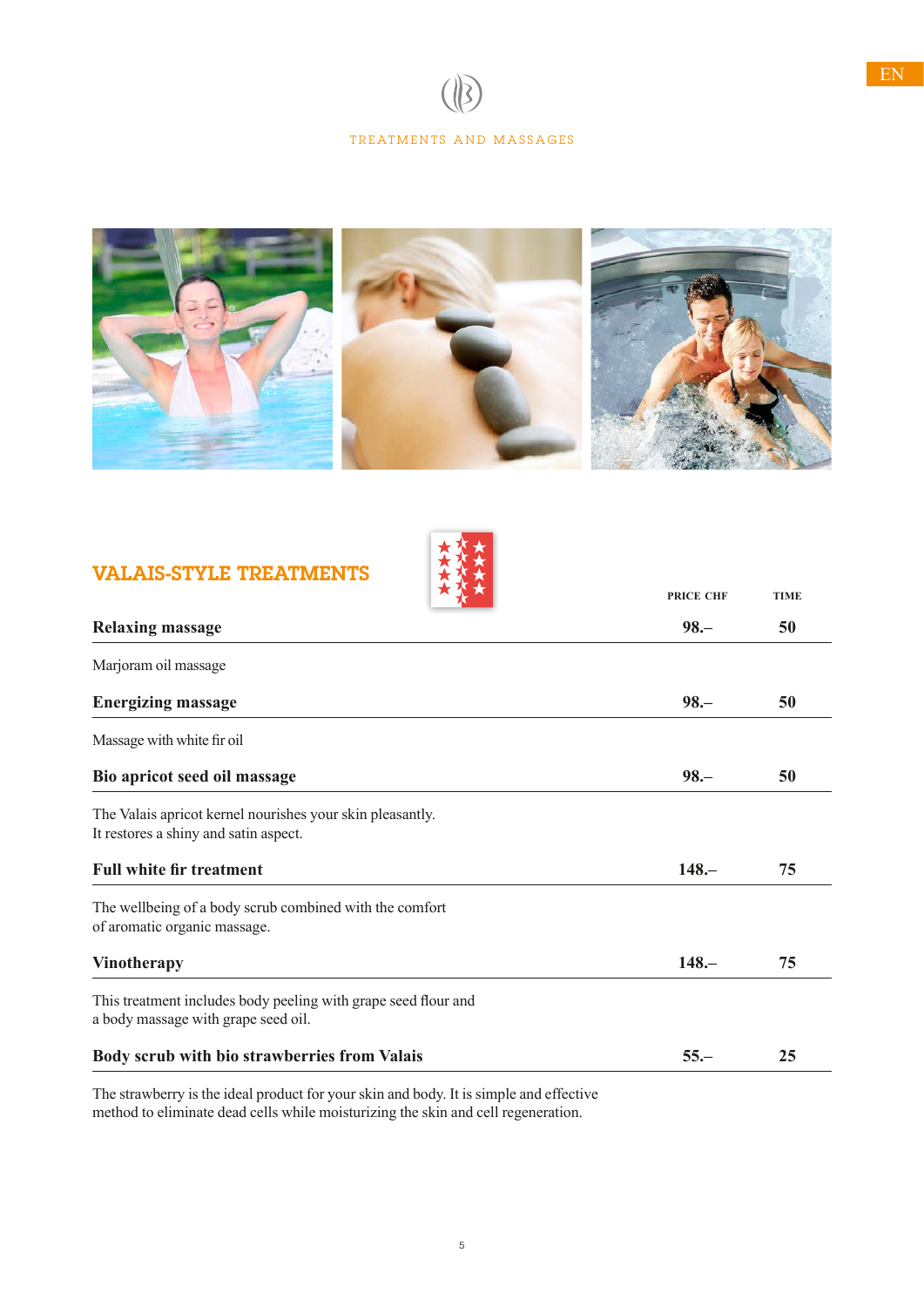$\circledR$ 

# NATURELLES + BEAUTY TREATMENTS

# **Facial**

|                                                                                                         | <b>PRICE CHF</b> | <b>TIME</b> |  |
|---------------------------------------------------------------------------------------------------------|------------------|-------------|--|
| <b>Facial skincare glorious feat "Les Naturelles"</b>                                                   | $114 -$          | 50          |  |
| Cleaning smoothly of your skin with a cleaner, a peeling,<br>a mask and a day/night cream.              |                  |             |  |
| Complete care of the face "Les Naturelles"                                                              | $140 -$          | 80          |  |
| Cleaning smoothly of your skin with a cleaner, a massage, a peeling,<br>a mask and a day / night cream. |                  |             |  |
| <b>Skin Diagnostic</b>                                                                                  | Free             | 35          |  |
| Clair dia sua sais cuithe daoineach baob a Cumadorata Cuana di Canant                                   |                  |             |  |

Skin diagnosis with devices + test of products from different "Les Naturelles" ranges.



6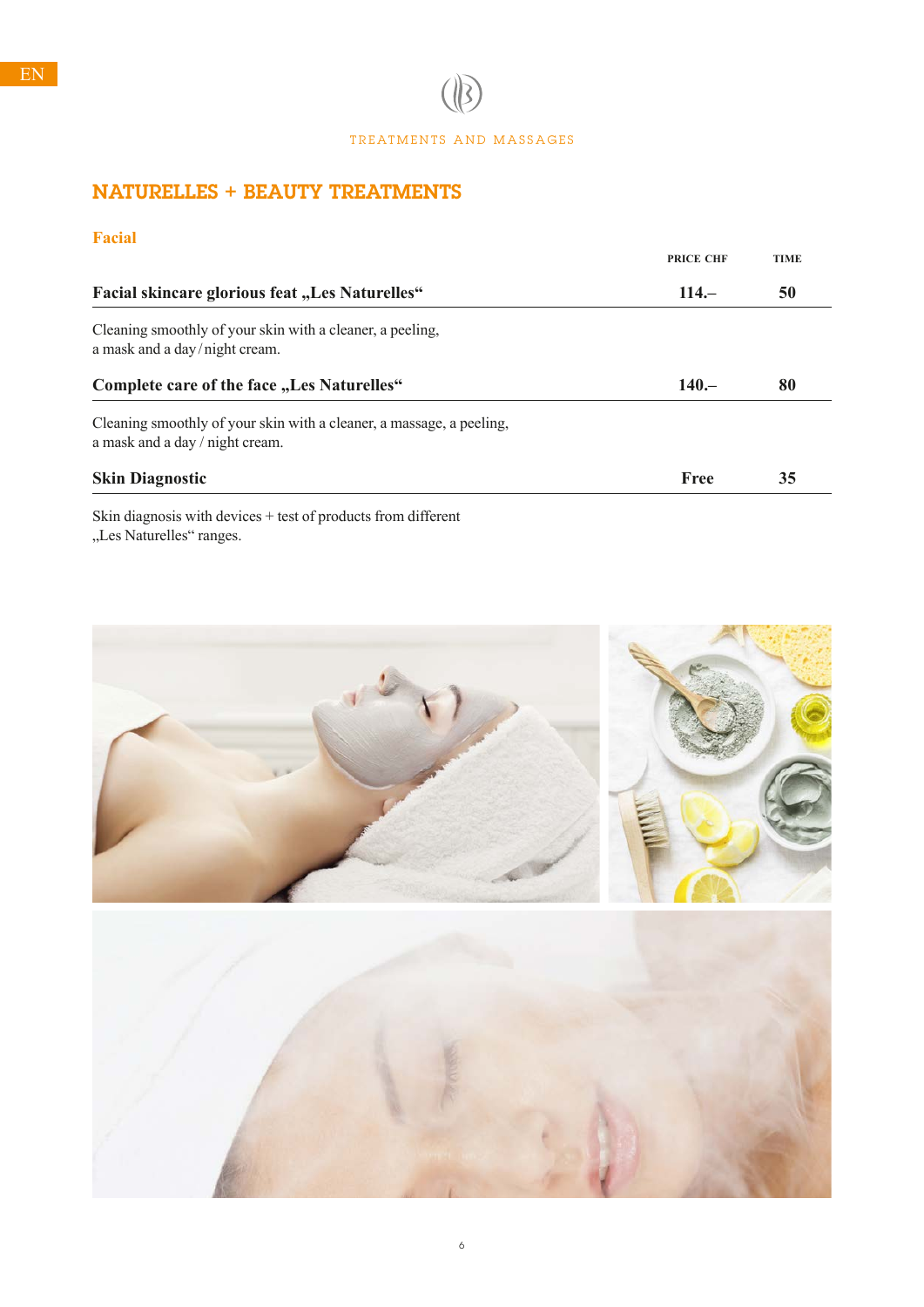| <b>Hands and Feet</b>                | <b>PREIS</b> | <b>MIN</b> | Bikini line         | $35 -$ | 25 |
|--------------------------------------|--------------|------------|---------------------|--------|----|
|                                      |              |            | Half-leg            | $50 -$ | 30 |
| Traditional manicure with varnish    | $70 -$       | 50         | Full leg            | $70 -$ | 45 |
| Traditional manicure without varnish | $65 -$       | 40         | Arm                 | $35 -$ | 20 |
| Traditional pedicure with varnish    | $80 -$       | 55         | Back                | $45 -$ | 30 |
| Traditional pedicure without varnish | $70 -$       | 45         | <b>Torso</b>        | $45 -$ | 25 |
| Beautiful nails                      | $25 -$       | 20         |                     |        |    |
| <b>Waxing</b>                        |              |            | <b>Tinting</b>      |        |    |
| Underarms                            | $20 -$       | 15         | Eyebrows            | $30 -$ | 15 |
| Eyebrows, with tweezers              | $20 -$       | 20         | Eyelashes           | $30 -$ | 15 |
| Upper $lip/chn$                      | $20 -$       | 10         | Eyebrows and lashes | $50 -$ | 20 |

# JUNIOR SPA

*Fun and charming treatments for children aged 5 to 11*

|                                                                                                                 | <b>PRICE CHF</b> | <b>TIME</b> |
|-----------------------------------------------------------------------------------------------------------------|------------------|-------------|
| <b>Charlie and the Chocolate Factory</b>                                                                        | $60 -$           | 25          |
| The chocolate massage, this one will appeal to all your senses, but don't forget to taste!                      |                  |             |
| Kid's Spa                                                                                                       | $55 -$           | 25          |
| This body massage with sweet almond oil will make you discover<br>the benefits of relaxation.                   |                  |             |
| <b>Fairy Fingers</b>                                                                                            | $45 -$           | <b>20</b>   |
| This treatment leaves your little fairy hands all soft and utterly beautiful.<br>What fun it is to be pampered! |                  |             |
| <b>Toe-tally Relaxed</b>                                                                                        | $55 -$           | 25          |

If you aren't too ticklish, this is the treatment for you. for healthy feet: you end up "toe-tally" relaxed. Go for it!